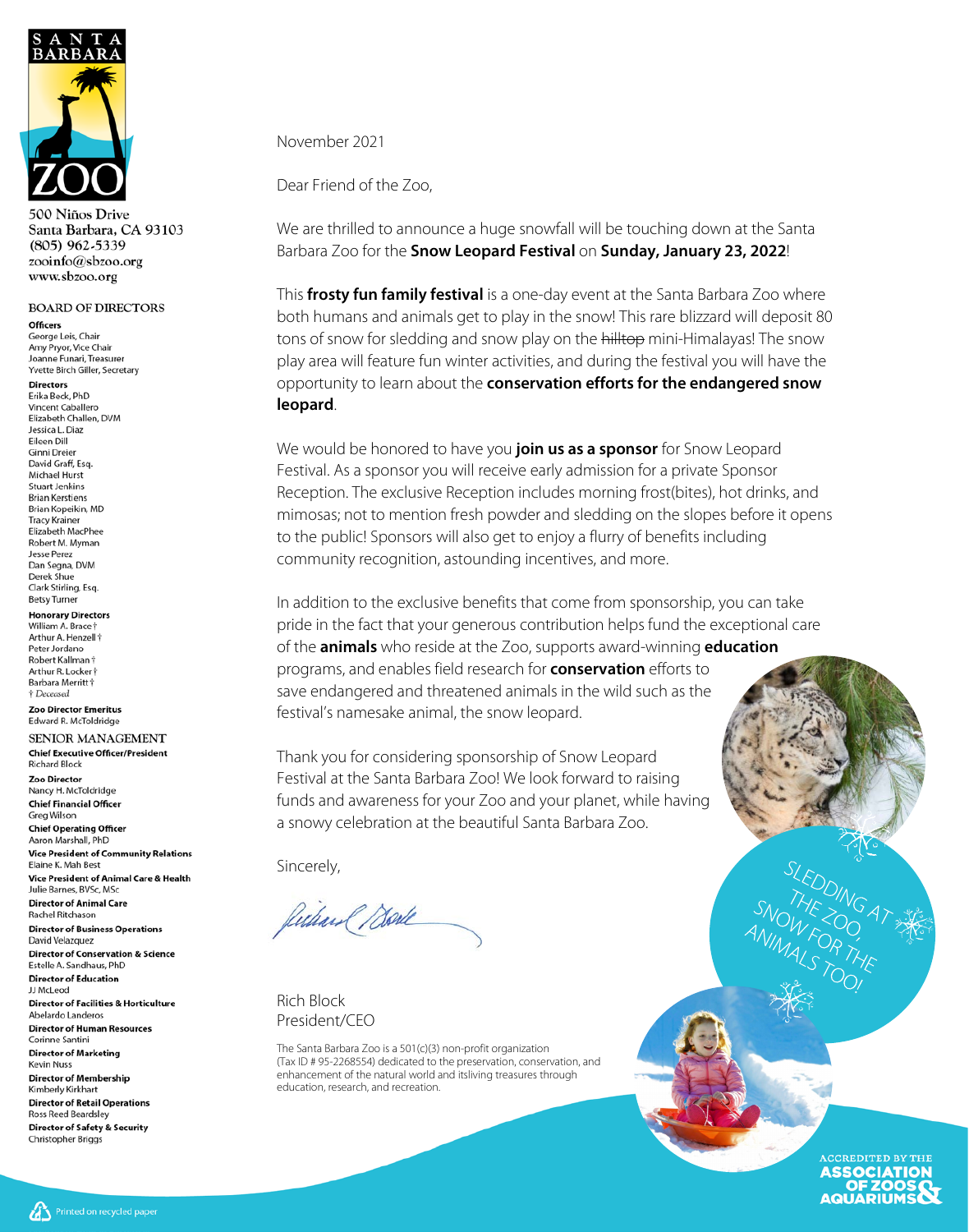

## **SPONSORSHIP OPPORTUNITIES**

#### **Snow Leopard Festival Title Sponsor: \$20,000**

One Title Sponsorship Opportunity Available

- Recognition as the exclusive Snow Leopard Festival Title Sponsor such that "Snow Leopard Festival presented by xxx" wording would appear on all promotional materials including ads, Zoo website, on-site posters, and bi-weekly emails to more than 15,000 constituents.
- \* Recognition such that the "Snow Leopard Festival presented by xxx" text would appear on all event festival wristbands (past festivals numbered 4,000-6,000 attendees).
- $*$  Invitation to the private Sponsor Reception for 24 people (adults and children) that includes early admission, morning frost(bites), hot drinks, and mimosas; not to mention fresh powder and sledding on the slopes before the Zoo opens to the public!
- Pre-event and post-event recognition on the Zoo's social media platforms.

#### **Snow Mountain Sponsor: \$10,000**

One Snow Mountain Sponsorship Opportunity Available

- $*$  Recognition as the Snow Mountain Sponsor of the festival such that the "mini-Himalayas" presented by xxx" text would appear on promotional materials including the Zoo website, on-site posters, and bi-weekly emails to more than 15,000 constituents.
- $*$  Recognition as the exclusive Snow Mountain Sponsor such that the "mini-Himalayas presented by xxx" text would appear above the snow mountain and bunny hill area.
- \* Invitation to the private Sponsor Reception for 16 people (adults and children) that includes early admission, morning frost(bites), hot drinks, and mimosas; not to mention fresh powder and sledding on the slopes before the Zoo opens to the public!
- Day of recognition on the Zoo's social media platforms as the Snow Mountain Sponsor.

#### **Himalayan Hut Sponsor: \$5,000**

One Himalayan Hut Sponsorship Opportunity Available

- $*$  Recognition as the exclusive Himalayan Hut Sponsor would appear on promotional materials including the Zoo website, on-site posters, and bi-weekly emails to more than 15,000 constituents.
- $*$  Recognition as the exclusive Himalayan Hut Sponsor such that the "Himalayan Hut presented by xxx" text would appear above the private pre-festival reception area.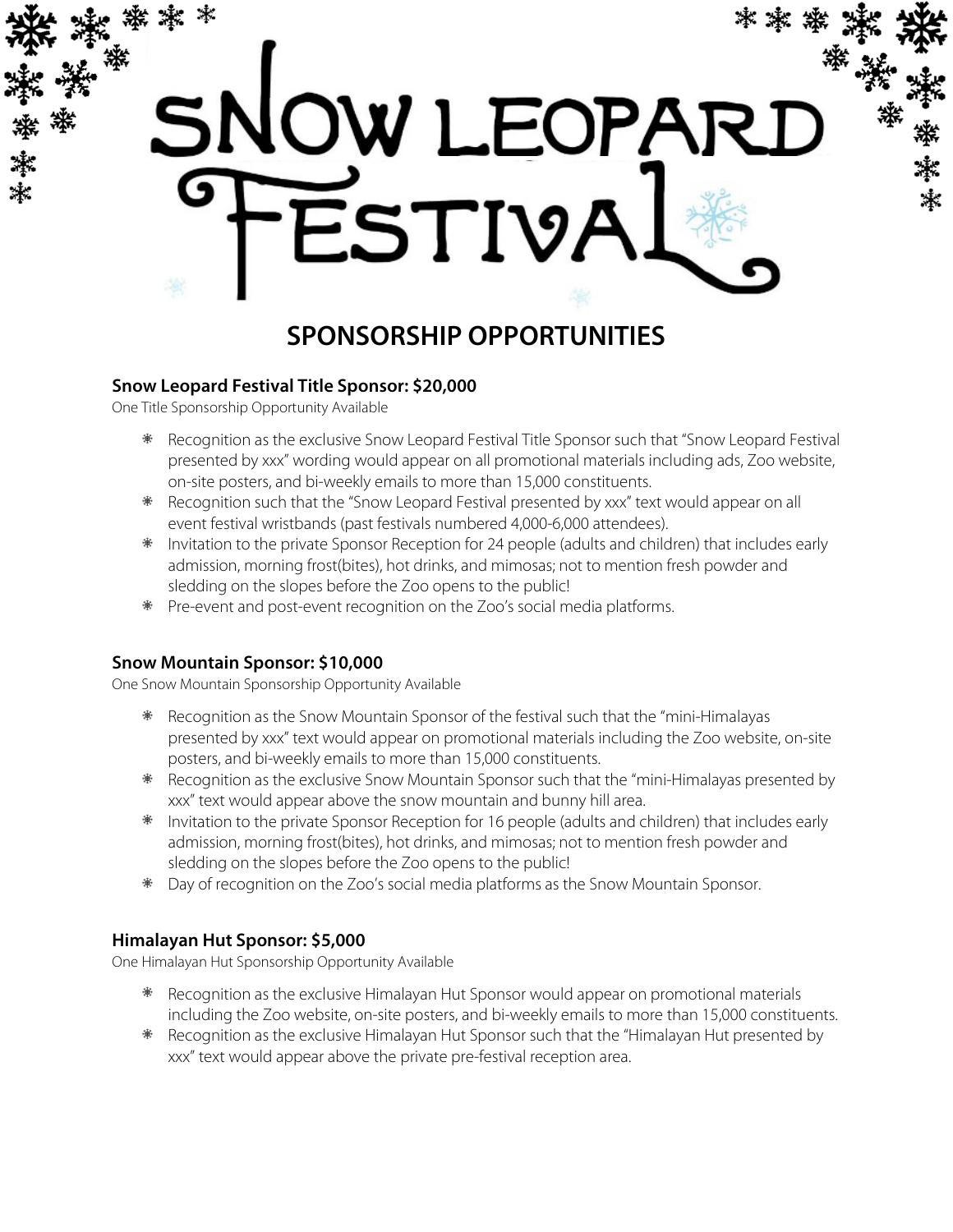$*$  Invitation to the private Sponsor Reception for 12 people (adults and children) that includes early admission, morning frost(bites), hot drinks, and mimosas; not to mention fresh powder and sledding on the slopes before the Zoo opens to the public!

#### **Snow Sponsor: \$2,500**

Unlimited Snow Sponsorship Opportunities Available

- $*$  Recognition as a Snow Sponsor on all promotional materials including the Zoo website, on-site posters, and bi-weekly emails to more than 15,000 constituents.
- $*$  Invitation to the private Sponsor Reception for 8 people (adults and children) that includes early admission, morning frost(bites), hot drinks, and mimosas; not to mention fresh powder and sledding on the slopes before the Zoo opens to the public!

**Snow Leopard Festival** sponsorships generously support the Santa Barbara Zoo's general operations fund. Contributions help pay for the exceptional care of the 500+ **animals** who reside at the Zoo, support award-winning **education** programs, and enable field research for **conservation** efforts to save endangered and threatened animals in the wild such as the festival's namesake animal, the snow leopard.

**Thank you for supporting your Zoo and your planet! If you have any questions, please reach out to Sam Franz, Sponsorships & Corporate Giving Officer a[t sfranz@sbzoo.org.](mailto:sfranz@sbzoo.org)** 

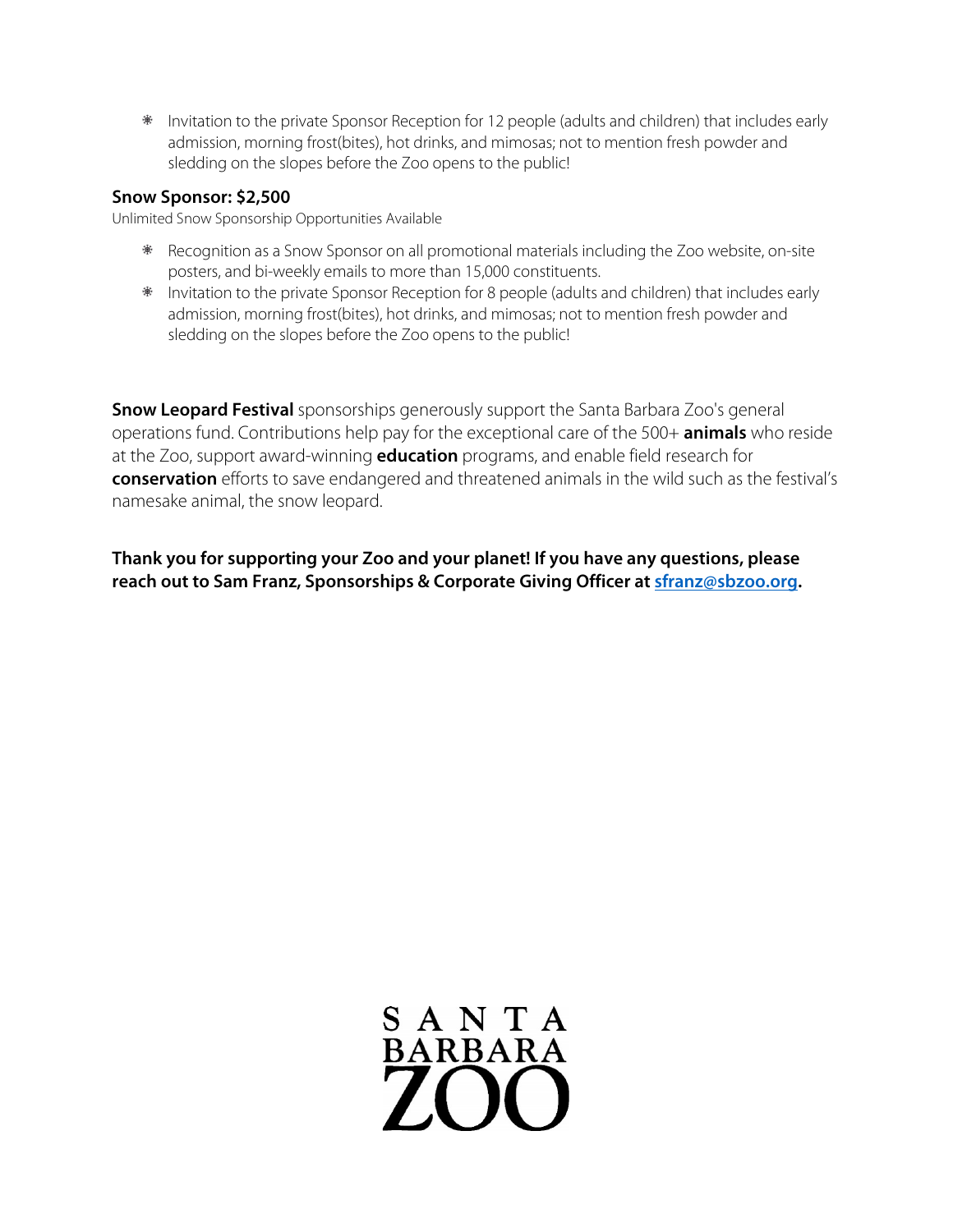# **SPONSORSHIP AGREEMENT FORM**

2022 Snow Leopard Festival

Snow Leopard Festival sponsorships generously support the Santa Barbara Zoo's general operations fund. Contributions help pay for the exceptional care of the 500+ **animals** who reside at the Zoo, support award-winning **education** programs, and enable field work for **conservation** efforts to save endangered and threatened animals in the wild such as the festival's namesake animal, the snow leopard.

☐ **SNOW LEOPARD FESTIVAL TITLE SPONSOR – \$20,000+**

☐ **SNOW MOUNTAIN SPONSOR – \$10,000+**

☐ **HIMALAYAN HUT SPONSOR – \$5,000+**

☐ **SNOW SPONSOR – \$2,500+**

**CONTACT NAME** EMAIL ADDRESS

NAME OF ORGANIZATION (IF APPLICABLE)

IN COLLATERAL MATERIALS, PLEASE RECOGNIZE AS

☐ **I WILL SEND A CHECK PAYABLE TO SANTA BARBARA ZOO TO SANTA BARBARA ZOO, ATTN: SAM FRANZ,** 

**500 NIÑOS DRIVE, SANTA BARBARA, CA 93103**

☐ **PLEASE CHARGE MY CREDIT CARD (fill out credit card section below)**

☐ **PLEASE SEND ME AN INVOICE (fill out invoice section below)**